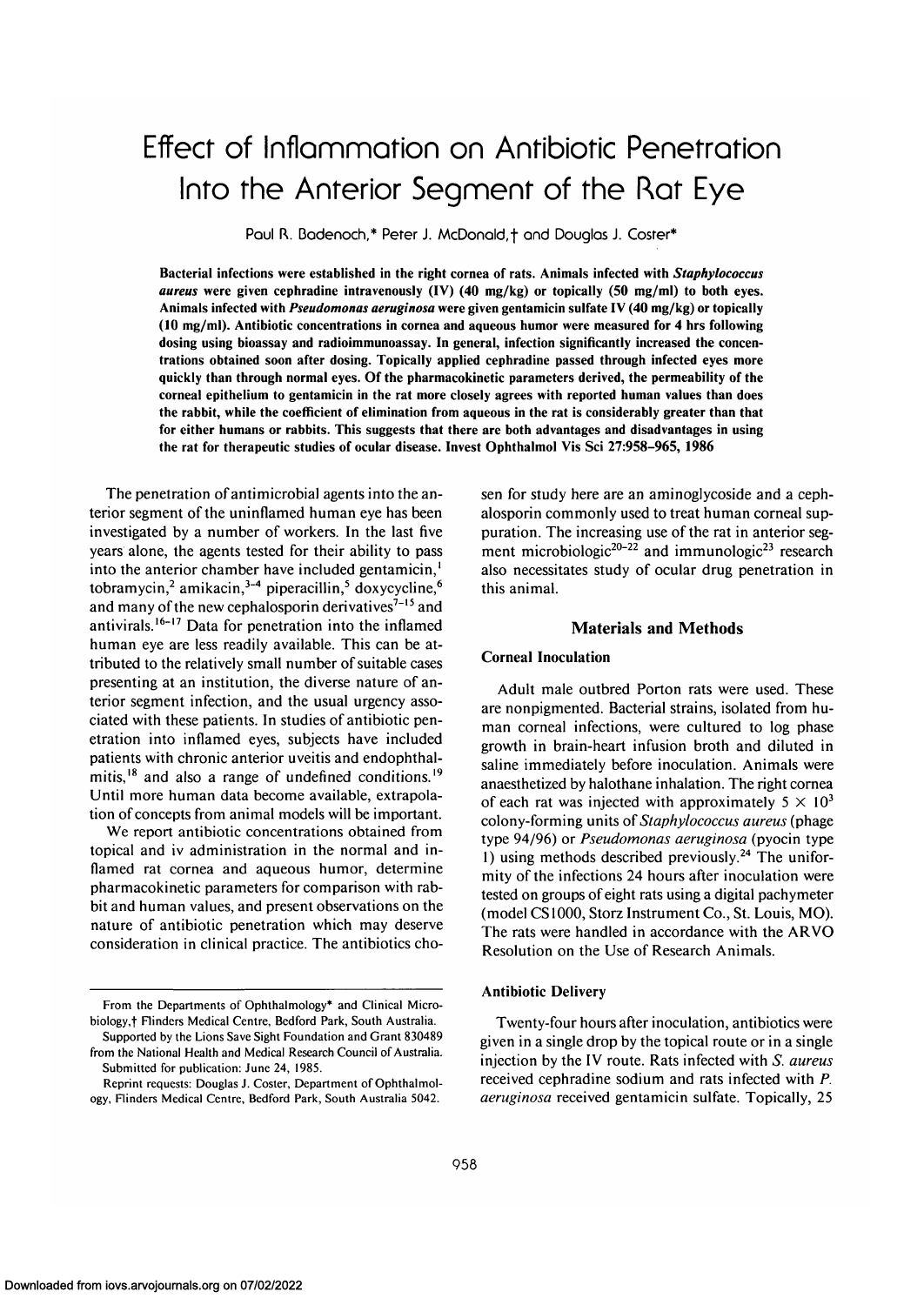$\mu$ l of 50 mg/ml cephradine or 10 mg/ml gentamicin in 5 mg/ml hydroxypropyl methylcellulose were given to both eyes using a Finn pipette. This volume exceeds the capacity of the rat conjunctival sac, and therefore portrays the usual situation when drops are given to humans. For IV injection, the animals were lightly anaesthetized with chloroform and given 40 mg/kg cephradine or gentamicin in isotonic saline via the tail vein.

### **Specimen Collection**

The concentrations of antibiotics were followed in aqueous humor, cornea, and serum for 4 hours after dosing. By this time, tissue levels had generally fallen below the minimum inhibitory concentrations. For collection of ocular specimens at each time point, rats were killed with intrathoracic injection of pentobarbital sodium. Aqueous humor was collected using a 27 gauge needle and 1-ml syringe. Corneas were excised to within 1 mm of the limbus, weighed, and homogenized for 1 minute in 0.2 ml of cold phosphate-buffered saline using a glass tissue grinder. Blood was taken from the tails of lightly anaesthetized animals. Tissue was obtained from four to twelve animals for each time point.

#### **Bioassay**

Antibiotic concentrations were assayed by agar diffusion bioassay. *Micrococcus luteus* ATCC9341 was the test organism used for cephradine and *Bacillus subtilis* NCTC8236 was used for gentamicin. Petrie dishes containing seeded agar with  $10 \mu l$  wells were prepared. Serum samples suspected of having high antibiotic concentrations ( $>50 \mu g/ml$ ) were diluted in isotonic saline prior to assay. Samples were transferred to wells using a microsyringe. This procedure was randomized amongst dishes. Known antibiotic concentrations were prepared in serum and normal and infected rat aqueous humor and corneal homogenate. Plates were incubated overnight in 5%  $CO<sub>2</sub>/air$  at 37°C. The linearity of the plots of zone sizes against concentrations of standards (in  $log_{10} \mu g/ml$ ) was checked by regression analysis. The concentrations derived for test corneal suspensions were multiplied by the dilution factors to give the original corneal concentrations. The minimum concentration detectable in aqueous humor was 0.2  $\mu$ g/ml for cephradine and 0.1  $\mu$ g/ml for gentamicin. The minimum corneal concentration detectable was 1.8  $\mu$ g/g for cephradine and 1.2  $\mu$ g/g for gentamicin. The accuracy of the bioassay for gentamicin was checked on parallel samples using radioimmunoassay (Therapeutic Drug Monitoring System, Abbott Laboratories, North Chicago, IL). Untreated animals that had undergone identical anaesthetic and killing procedures had no detectable antibacterial activity in their ocular tissues. A total of 162 rats were used for the ocular drug determinations, and 36 rats for serum drug determinations.

## **Data Analyses**

Antibiotic concentrations were plotted against time. The calculation, use, and abbreviation of pharmacokinetic parameters were based on the work of Maurice and Mishima<sup>25</sup> and Nagataki and Mishima.<sup>26</sup> When the logarithm to base 10 of the concentration in ocular samples was plotted against time, the points approximated linear (first order) pharmacokinetic behaviour in the first three hours after dosing.

For topical data, regression lines were drawn with respect to points between the high point and the point preceding the 3-hour mark, a period of decreasing concentrations in both cornea and aqueous humor. The slope of this line in an aqueous humor graph gave A, the apparent elimination coefficient of aqueous humor. Corneal and aqueous concentrations declined approximately in parallel; their ratio,  $g_{ca}$ , was determined at the mean point of the aqueous humor regression line. The volume of aqueous humor in the Porton rat eye,  $V_a$ , was about 25  $\mu$ l. Corneal volume,  $V_c$ , in the normal eye was estimated to be 10.1  $\mu$ l. V<sub>c</sub> of *S. aureus*-infected eyes was 12.2  $\mu$ l and for *P. aeruginosa*-infected eyes 19.2  $\mu$ l. These volumes were determined from the weights of collected tissue. The coefficient of loss from aqueous humor to blood,  $k_0$ , may be calculated:

$$
k_0 = A(1 + g_{ca}V_c/V_a)
$$
 (1)

The ratio of drug concentration in cornea to that in aqueous humor at steady state,  $r_{ca}$ , was taken as  $0.75$ on the assumption that the drug is in simple solution in stromal tissue fluid. The transfer coefficient between cornea and aqueous humor,  $k_c$ , is given by:

$$
k_c = \frac{A}{1 - r_{ca}/g_{ca}}
$$
 (2)

The corneal area,  $Q$ , of the rat eye is about  $0.28 \text{ cm}^2$ . The initial tear concentration after instillation,  $C_0$ , may be assumed to be equal to the concentration instilled. The turnover rate in tears,  $\alpha$ , was assumed to be about 15% per minute. This is the estimate given for both human and rabbit eyes, $25$  and may depend more on state of lacrimation than species or viscosity of the vehicle.<sup>27</sup> An estimate of the amount of drug initially absorbed by the cornea,  $m_0$ , was obtained from the regression line on a corneal concentration graph when time equals zero. The permeability of corneal epithelium, K, may then be found:

$$
K = \frac{m_0 \alpha}{QC_0} \tag{3}
$$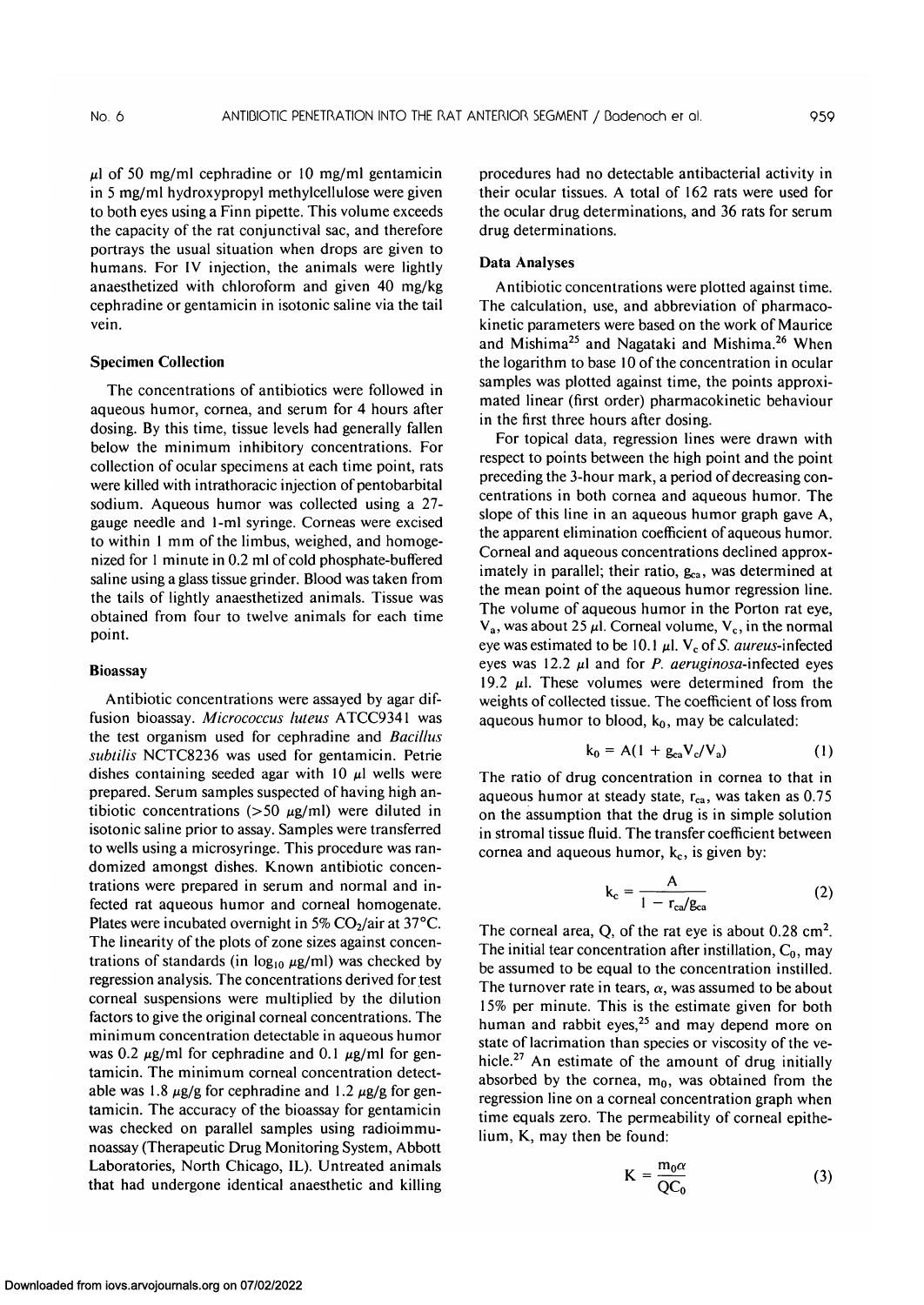

Fig. 1. Concentration of cephradine in the cornea (in 
$$
\mu
$$
g/g) and aqueous humor (in  $\mu$ g/ml) of rat eyes following one drop (25  $\mu$ l) of 50 mg/ml cephradine in 5 mg/ml hydroxypropyl methylcellulose. Open symbols represent normal eyes and shaded symbols represent eyes with *S. aureus* keratitis. Each point is the mean  $\pm$  SD of 4 to 12 measurements.

 $\mathbf{1}$ 

TIME (HOURS)

 $\overline{2}$ 

 $\overline{3}$ 

ì

 $\overline{u}$ 

The area under the concentration-time curve gives the overall bioavailability (Ba). This is strictly correct only with drugs and biological systems showing linear pharmacokinetic behaviour. The concept and mathematical treatment of Ba have been reviewed by Smolen<sup>28</sup> and Gibaldi & Perrier.<sup>29</sup> The apparent absorption coefficient of aqueous humor, B, is given by:

$$
B = \frac{m_0 k_c}{BaV_a A}
$$
 (4)

where Ba is bioavailability in aqueous humor.

For the IV data, Ba was determined as above. An indication of how well a drug will penetrate into an eye is given by  $r'_{ap}$ , the ratio of the concentration in aqueous humor, Ca, to total plasma concentration,  $C_p$ , when  $C_a$  is maximum at time  $t_{max}$ . The calculation of A as above permits the evaluation of  $k_0$  following IV injection:

$$
k_0 = \frac{A}{1 - r'_{ap} C'_p / C_a}
$$
 (5)

for  $C_p$  and  $C_a$  taken at the mean point of the aqueous humor regression line. The coefficient of entry into the anterior chamber from blood,  $k_i$ , is given by:

$$
k_i = k_0 r_{ap}'
$$

at  $t_{max}$ , if the one-compartment approximation is used in which the effect of the posterior chamber is ignored.

Differences between pairs of mean concentrations and bioavailabilities were tested by paired t-tests.

#### **Results**

#### **Infection of the Rat Cornea**

The appearance of the keratitis produced in rats by *S. aureus* and *P. aeruginosa* resembled that produced in humans. *S. aureus* gave rise to an ulcer localised at the site of inoculation and involving about 25% of the area of the cornea. *P. aeruginosa* caused edema and a large polymorphonuclear cell response involving the whole cornea, increasing its weight considerably above normal. The rat infections have been characterised in detail in a previous study.<sup>21</sup> From the pachymeter measurements, the average thickness at the center of the normal cornea of these outbred rats was 0.196 mm, with a range from 0.181 mm to 0.206 mm. For a cornea with a centrally located ulcer due to *S. aureus,* the average thickness was 0.296 mm, with a range from 0.271 mm to 0.327 mm. Pachymeter readings could not be obtained for *P. aeruginosa-infected* corneas. Perhaps the severe disruption to the stroma seen with this infection altered the ultrasonic characteristics of the tissue.

#### **Topical Administration**

Figure 1 shows the penetration of cephradine into the normal and infected rat eye from the topical route. Corneal concentrations peaked within minutes of drug instillation; the highest concentration measured in normal eyes was  $41 \pm 10 \mu g/g$ . The peak concentration in aqueous humor occurred later, about 40 minutes after instillation. With inflammation due to staphylococcal corneal infection, the cephradine concentration in cornea and aqueous humor at time points soon after instillation was significantly higher *(P <* 0.05) than in normal eyes. However, by 4 hours after dosing, the concentration in infected eyes had dropped significantly lower  $(P < 0.05)$  than in normal eyes, a "passing" through" effect. The finding that cephradine moved through an infected cornea more rapidly is indicated by the data in Table 1. Ba, which depends on concen-

 $\mathbf{1}$  $\overline{0}$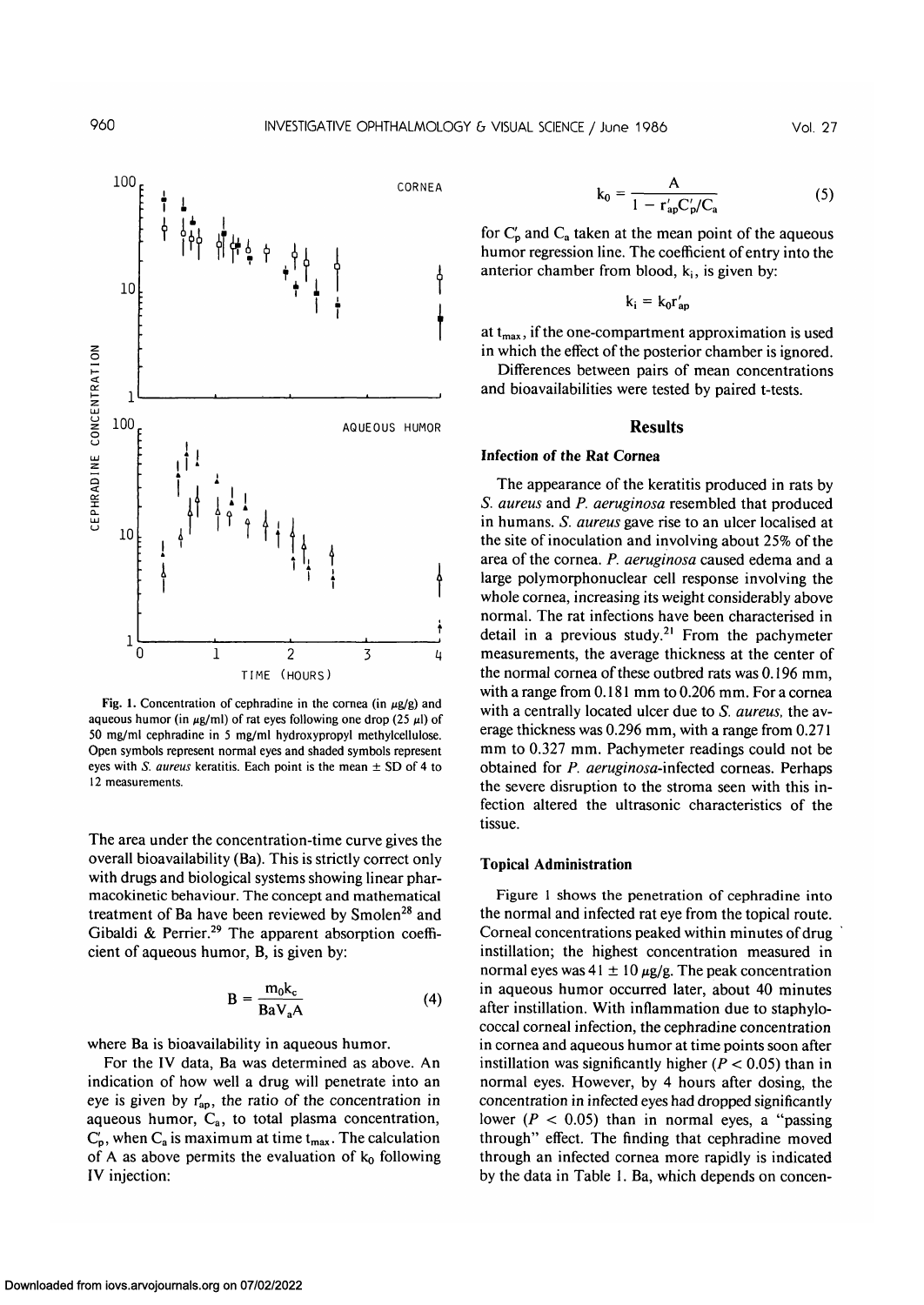|                    | Ba<br>$(mg-min/ml)$ | m <sub>o</sub><br>(µg) | $\boldsymbol{K}$<br>(cm/hr) | $\boldsymbol{A}$<br>$(hr^{-1})$ | $g_{ca}$ | $k_{o}$<br>$(hr^{-1})$ | $k_c$<br>$(hr^{-1})$ | B<br>$(hr^{-1})$ |
|--------------------|---------------------|------------------------|-----------------------------|---------------------------------|----------|------------------------|----------------------|------------------|
| Cephradine         |                     |                        |                             |                                 |          |                        |                      |                  |
| Normal Eye:        |                     |                        |                             |                                 |          |                        |                      |                  |
| cornea             | 4.08                | 0.41                   | $2.6 \times 10^{-4}$        |                                 |          |                        |                      |                  |
| aqueous humor      | 1.42                | --                     |                             | 0.32                            | 2.00     | 0.58                   | 0.51                 | 1.10             |
| Inflamed Eve:*     |                     |                        |                             |                                 |          |                        |                      |                  |
| cornea             | 2.75                | 1.22                   | #                           |                                 |          |                        |                      |                  |
| aqueous humor      | 2.26                |                        |                             | 0.76                            | 1.50     | 1.32                   | 1.52                 | 2.59             |
| Gentamicin sulfate |                     |                        |                             |                                 |          |                        |                      |                  |
| Normal Eye:        |                     |                        |                             |                                 |          |                        |                      |                  |
| cornea             | 0.52                | 0.20                   | $6.4 \times 10^{-4}$        |                                 |          |                        |                      |                  |
|                    |                     |                        | $(10^{-5a}, 10^{-3b})$      |                                 |          |                        |                      |                  |
| aqueous humor      | 0.96                |                        |                             | 0.67                            | 0.65     | 0.85                   | high                 | high             |
|                    |                     |                        |                             | $(0.15^{\circ}, 0.2^{\circ})$   |          |                        |                      |                  |
| Inflamed Eye:t     |                     |                        |                             |                                 |          |                        |                      |                  |
| cornea             | 1.89                | 2.61                   | ŧ                           |                                 |          |                        |                      |                  |
| aqueous humor      | 2.42                |                        |                             | 0.72                            | 1.36     | 1.47                   | 1.61                 | 5.79             |

**Table 1.** Pharmacokinetic data for antibiotic penetration into the rat eye following topical administration

Ba, bioavailability;  $m_0$ , mass of drug initially absorbed by the cornea; K, permeability of corneal epithelium; A, apparent elimination coefficient of aqueous humor; g<sub>ca</sub>, ratio of corneal to aqueous humor concentration during phase of parallel decline; k<sub>o</sub>, coefficient of loss from aqueous humor to blood; k,., transfer coefficient between cornea and aqueous humor; B, apparent absorption coefficient of aqueous humor.

\* *S. aureus* keratitis.

t *P. aeruginosa* keratitis.

**± Epithelium not intact.** 

<sup>a</sup> Value for humans derived by D. Maurice and S. Mishima from Utermann<br>et al<sup>42</sup> and Ellerhorst et al.<sup>19</sup><br>b Value for rabbits derived from Bloomfield et al.<sup>43</sup>

Value for rabbits derived from Bloomfield et al.<sup>43</sup>

<sup>c</sup> Value for humans derived from Uterman et al.<sup>42</sup>

<sup>d</sup> Value for rabbits derived from Baum et al.<sup>40</sup>

tration and time, was higher in aqueous humor from infected eyes than from normal eyes. However, despite an increase in  $m_0$ , Ba was lower in infected corneas than normal corneas. The rate constants  $A$ ,  $B$ ,  $k_0$ , and  $k_c$  determined for cephradine (Table 1) show that an increased rate of flow of antibiotic occurred through the anterior chamber when corneal infection was present.

As shown in Figure 2, infection of the cornea with *P. aeruginosa* increased the gentamicin sulphate concentration about fourfold in cornea and twofold in aqueous humor over that in normal eyes after topical dosing. Also, Ba of gentamicin in the cornea and aqueous humor of infected eyes was considerably increased (Table 1). Aqueous humor Ba was greater than corneal Ba for this antibiotic. As seen with cephradine, the presence of inflammation increased the flow of gentamicin out of the aqueous humor (rate constants A and  $k_0$ ). However, the effect on rate of drug uptake (B and  $k_c$ ) could not be determined algebraically due to the low value of  $g_{ca}$  for gentamicin in normal rat aqueous humor. Human and rabbit values for A and K in uninflamed eyes are shown in Table **1**.

#### **Intravenous Administration**

Antibiotic concentrations measured in rat serum for 4 hours after iv dosing are shown in Figure 3. The penetration of cephradine into the rat eye from blood is shown in Figure 4. The plot indicates that the peak

concentrations in cornea and aqueous humor occurred within 32 minutes of injection. For concentrations measured in the first 90 minutes, the presence of staphylococcal keratitis increased aqueous humor cephradine levels significantly over those in normal eyes *(P <* 0.05). For the cornea, this difference was not significant. Ba increased in both compartments in infected eyes (Table 2). If  $t_{max}$  is taken at 32 minutes, the presence of infection lifts  $r_{ap}'$  from approximately 2.5% to 3.9%. The table also shows that the rates of drug flow into  $(k_i)$  and out of  $(k_0)$  aqueous humor were somewhat increased with inflammation.

As with topical dosing, iv gentamicin (Fig. 5) resulted in significantly higher concentrations *(P <* 0.05) in corneas infected with *P. aeruginosa* than in normal corneas for each time point over 4 hours. Ba markedly increased from 0.16 to 0.84 mg-min/ml (Table 2). In contrast, the aqueous humor concentrations were unaffected by the presence of inflammation. Ba,  $r_{ap}$ , and the rate constants were similar for aqueous humor and infected eyes. Human and rabbit values for  $r'_{ap}$  in uninflamed eyes are shown in Table 1.

## **Discussion**

Inoculation of the rat cornea with *S. aureus* or *P. aeruginosa,* the two most common bacterial species isolated from keratitis patients in temperate climates,<sup>30</sup> resulted in infections with symptoms and severity resembling those found in human cases. Twenty-four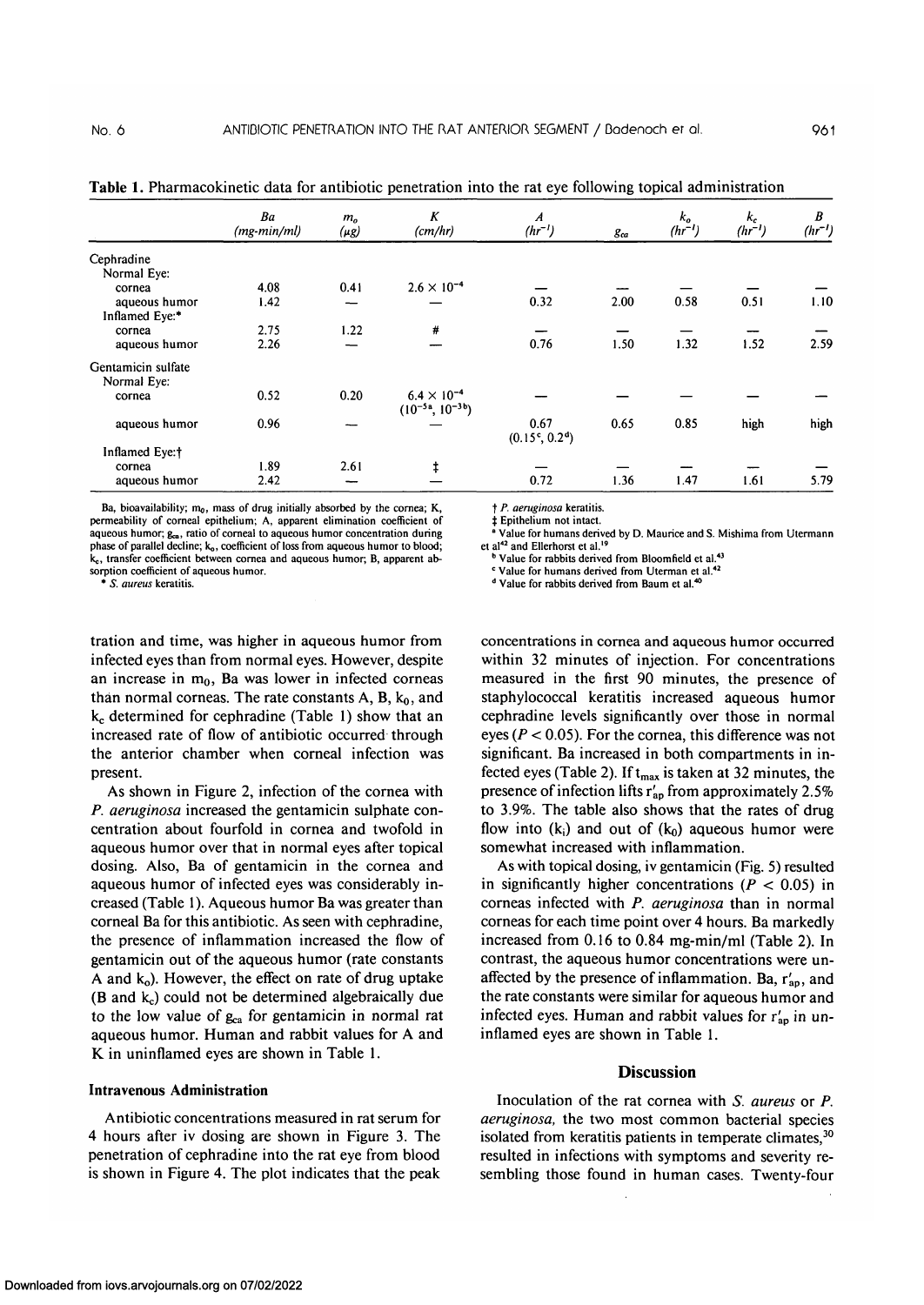

Fig. 2. Concentration of gentamicin sulfate in the cornea (in  $\mu$ g/g) and aqueous humor (in  $\mu$ g/ml) of rat eyes following one drop (25  $\mu$ l) of 10 mg/ml gentamicin in 5 mg/ml hydroxypropyl methylcellulose. Open symbols represent normal eyes and shaded symbols represent eyes with *P. aeruginosa* keratitis. Each point is the mean ± SD of 4 to 12 measurements.

hours after inoculation, the rat corneas have the appearance of established corneal infections in human patients; *S. aureus* induced a localised ulcer involving about 25% of the corneal area, and *P. aeruginosa* induced opacity involving the whole tissue. Therefore, a study of the effect of inflammation on the penetration of antibiotics using the rat model of bacterial keratitis was believed to be relevant to human disease.

The presence of infection significantly increased the peak concentration of topically applied antibiotic measured in the rat cornea and aqueous humor. The concentration of gentamicin in *Pseudomonas-infected* eyes remained elevated during the 4 hours. However, *S. aureus* keratitis, a less severe infection, did not enhance the penetration of cephradine to the same degree. A likely reason for this difference was found in preliminary histologic studies. With *P. aeruginosa* keratitis in rats (and humans), there is almost total corneal epithelial degeneration; while in *S. aureus* keratitis, most of the epithelium remains intact. The importance of



Fig. 3. Serum concentration of antibiotic in rats following one intravenous injection (40 mg/kg). Each point is the mean  $\pm$  SD of eight measurements.



Fig. 4. Concentration of cephradine in the cornea (in  $\mu g/g$ ) and aqueous humor (in  $\mu$ g/ml) of rat eyes following one intravenous injection (40 mg/kg). Open symbols represent normal eyes and shaded symbols represent eyes with *S. aureus* keratitis. Each point is the mean  $\pm$  SD of 4 to 12 measurements.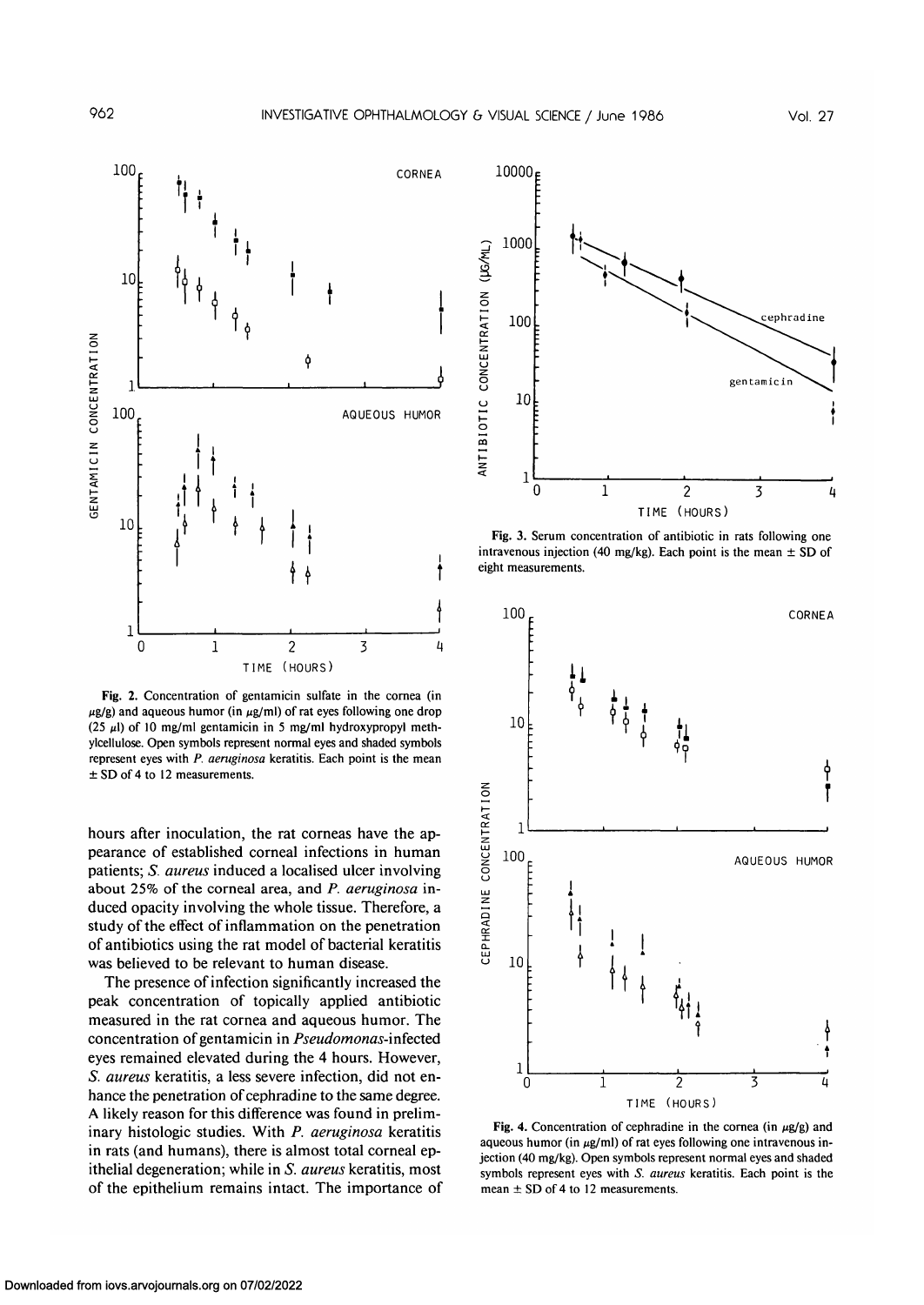|                    | $Ba(mg-min/ml)$ | $t_{max}(min)$ | $r_{\rm ap}^\prime\left(\% \right)$ | $k_{0}(hr^{-1})$ | $k_i \times 10^{-2}$ (hr <sup>-1</sup> ) |
|--------------------|-----------------|----------------|-------------------------------------|------------------|------------------------------------------|
| Cephradine         |                 |                |                                     |                  |                                          |
| Normal Eve:        |                 |                |                                     |                  |                                          |
| cornea             | 0.57            |                |                                     |                  |                                          |
| aqueous humor      | 0.47            | 32             | 2.5                                 | 0.8              | 1.9                                      |
| Inflamed Eye:*     |                 |                |                                     |                  |                                          |
| cornea             | 1.04            |                |                                     |                  |                                          |
| aqueous humor      | 0.91            | 32             | 3.9                                 | 0.9              | 3.3                                      |
| Gentamicin sulfate |                 |                |                                     |                  |                                          |
| Normal Eye:        |                 |                |                                     |                  |                                          |
| cornea             | 0.16            |                |                                     |                  |                                          |
| aqueous humor      | 0.47            | 36             | $\ddot{3.8}$                        | 0.4              | 1.3                                      |
|                    |                 |                | $(4^{\circ}, 7^{\circ})$            |                  |                                          |
| Inflamed Eye:†     |                 |                |                                     |                  |                                          |
| cornea             | 0.84            |                |                                     |                  |                                          |
| aqueous humor      | 0.52            | 38             | 3.4                                 | 0.4              | 1.2                                      |

**Table 2.** Pharmacokinetic data for antibiotic penetration into the rat eye following intravenous administration.

Ba, bioavailability;  $t_{\text{max}}$ , time after drug application at which the concentration in aqueous humor is maximum;  $r'_{ap}$ , ratio of concentration in aqueous humor

to total plasma concentration at  $t_{max}$ ;  $k_o$ , coefficient of loss from aqueous humor to blood; kj, coefficient of entry into the anterior chamber from blood.

\* 5. *aureus* keratitis.

<sup>f</sup> *P. aeruginosa* keratitis. <sup>a</sup>

<sup>a</sup> Value for humans derived by D. Maurice and S. Mishima from Utermann *et al.42* b

Value for rabbits derived from Golden and Coppel<sup>44</sup> and Kuming and Tonkin.<sup>45</sup>

an intact epithelium as a barrier to penetration of hydrophilic drugs has been demonstrated.<sup>31</sup> From histology, it was also seen that neither bacterial species spread to the anterior chamber within 28 hours of inoculation, Descemet's membrane remaining an effective barrier.

Both antibiotics penetrated well into rat aqueous humor when applied topically. Indeed, the Ba of gentamicin in aqueous humor of both normal and inflamed eyes was higher than in the cornea. This unusual result may be due to a very low level of gentamicin binding to stromal tissue, giving small  $g_{ca}$  and  $r_{ca}$  values. It is known that the fraction of gentamicin bound to protein in rat serum is low compared to that of cephradine (5% versus  $25\%$ ).<sup>32,33</sup>

A high concentration of antibiotic in an infected cornea, eg 83  $\mu$ g/ml of gentamicin obtained 30 minutes after topical application to a *Pseudomonas-infected* eye, may not be to the host's advantage. As the minimum bactericidal concentration (MBC) of gentamicin for most *P. aeruginosa* strains is 4  $\mu$ g/ml, and assuming an antibiotic is as effective in the cornea as in vitro, there is a surplus of drug in the cornea at this time that may interfere with wound healing.<sup>34,35</sup> A peak antibiotic concentration that is many times above the MBC of the infecting organism is an advantage over a peak concentration just above the MBC only if it prolongs the time that the concentration remains above the MBC.<sup>36</sup> However, it is clearly preferable to have too much antibiotic in the cornea rather than too little.

When applied topically, cephradine diffused through an infected eye more quickly than through a normal



Fig. 5. Concentration of gentamicin sulfate in the cornea (in  $\mu$ g/g) and aqueous humor (in  $\mu$ g/ml) of rat eyes following one intravenous injection (40 mg/kg). Open symbols represent normal eyes and shaded symbols represent eyes with *P. aeruginosa* keratitis. Each point is the mean  $\pm$  SD of 4 to 12 measurements.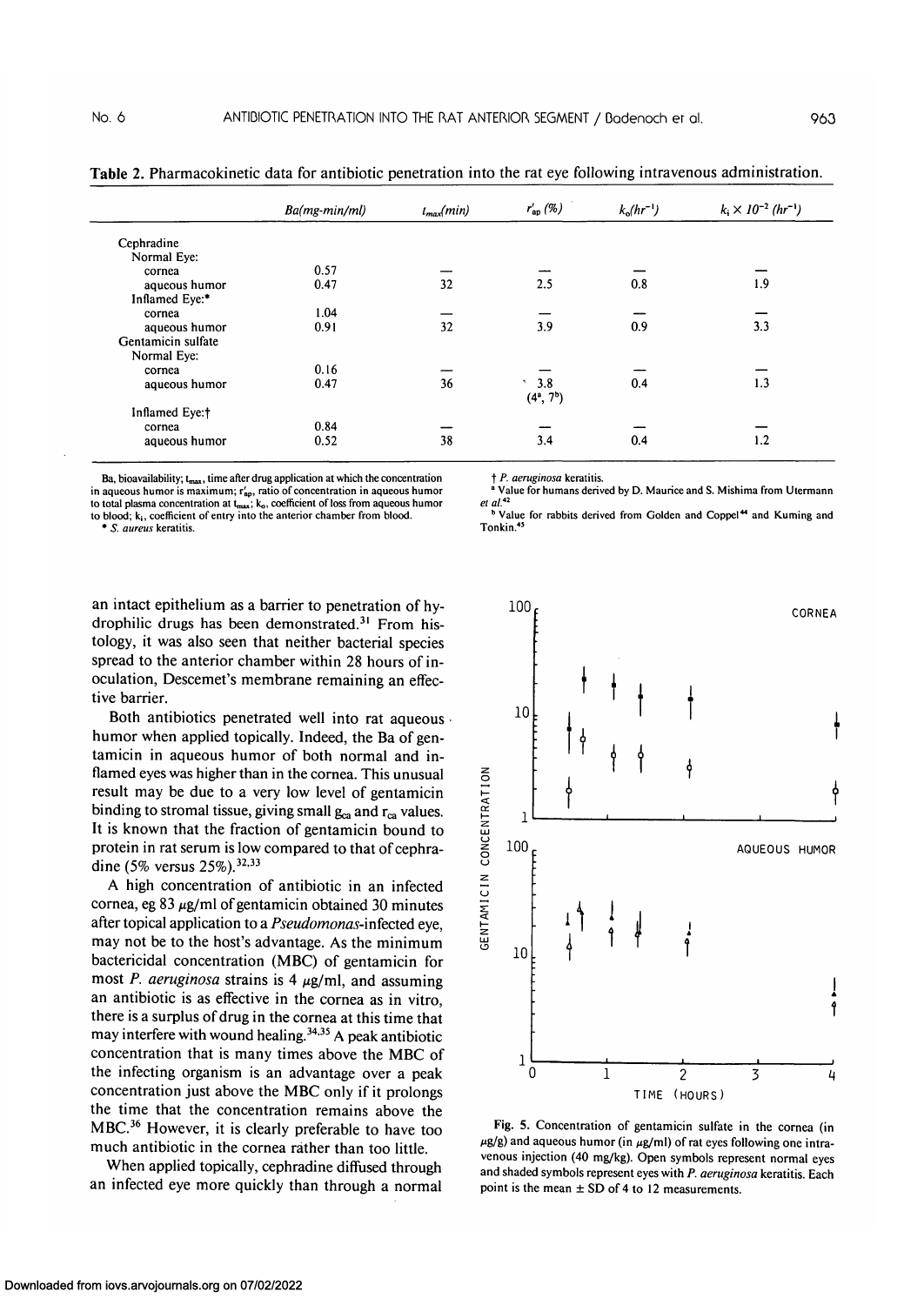eye. This effect depended on the antibiotic used and not on the type of infection, for in a further experiment in this laboratory, in which cephradine was placed on to a *Pseudomonas-infected* eye, a similar, though more pronounced, phenomenon was observed. Since antibiotic penetration studies with humans have nearly all been performed on uninflamed eyes, drugs such as cephradine may have to be applied more frequently than previously believed to maintain effective concentrations in the clinical situation.

The effect of inflammation on antibiotic penetration into rat corneas from the iv route followed the trend of the topical dosing studies; *P. aeruginosa* infection increased gentamicin concentrations markedly compared to normal corneas, while *S. aureus* infection had a smaller effect on cephradine concentrations. However, the *Pseudomonas* infection had no observed effect on penetration of gentamicin from blood to aqueous humor. This surprising result requires further experimentation, but might be related to the reluctance of this hydrophilic drug to pass the blood-aqueous barrier into a chamber with a high pus content. The result cannot be explained by binding of gentamicin to accumulated leukocytes, since the radioimmunoassay reagent mixture contained surfactant, nor can it be explained by binding to uveal melanin in these nonpigmented rats.

There are both advantages and disadvantages in using rats rather than rabbits or guinea pigs in studies of this nature. Rats are cheap, easy to handle, and blink about 3.7 times per minute in the laboratory (personal observation). Blinking rate is a major factor in penetration of topically applied drugs,  $37$  and the rat rate is nearer the human rate than that of rabbits (four per hour) or guinea pigs, which do not seem to blink at all.

The antibiotic concentrations achieved in the rat eye from a single topical dose were high compared to what might be expected from previous studies with rabbits<sup>19,38–40</sup> and humans.<sup>19,41</sup> However, in a current project we have measured levels averaging 20  $\mu$ g/g in uninflamed corneas from patients given one drop of 1% gentamicin in hydroxypropyl methylcellulose 1 hour before keratoplasty. Inflamed corneas have approximately double this concentration. Perhaps the levels reported in the present study seem high because we used 5% cephradine and 1% (instead of  $0.3\%$ ) gentamicin in a viscous vehicle. The assay technique or the pharmacokinetic characteristics of the rat eye itself may also play a role. The permeability of the rat corneal epithelium for gentamicin,  $6.4 \times 10^{-4}$  cm/hr, is nearer the reported human value of  $10^{-5}$  cm/hr than is that of the rabbit  $(10^{-3} \text{ cm/hr})$ . Conversely, the rate of elimination of gentamicin from aqueous humor, A, in the uninflamed rabbit eye was  $0.2$  hr<sup>-1</sup>, much nearer

the reported human value of  $0.15$  hr<sup>-1</sup> than in the rat  $(0.67 \text{ hr}^{-1})$ . The estimate of  $r_{ap}$  for this drug in the rat, 3.8%, compares with the human value of 4%, while  $r_{\text{ap}}'$  in the rabbit is 7%. These data suggest that the rat is a useful alternative laboratory animal to the rabbit in therapeutic studies of ocular disease, although a good deal of work remains to be done to further substantiate this claim.

Key words: rat, anterior segment, *Staphylococcus aureus, Pseudomonas aeruginosa,* antibiotics

## **Aknowledgements**

The authors thank Joanne Wood, Dorothy Chivers, and Jane Zilm for technical assistance, and Judy Stone and Leo Joseph for manuscript preparation.

#### **References**

- 1. Jain MR and Bansal VD: Gentamicin penetration in human aqueous after subconjunctival injection. Indian J Ophthalmol 29:307, 1981.
- 2. Gorden TB and Cunningham RD: Tobramycin levels in aqueous humor after subconjunctival injection in humans. Am J Ophthalmol 93:107, 1982.
- 3. Eiferman RA and Stagner JI: Intraocular penetration of amikacin. Arch Ophthalmol 100:1817, 1982.
- 4. Wingfield DL, McDougal RL, Roy FH, and Hannah C: Ocular penetration of amikacin following intramuscular injection. Arch Ophthalmol 101:117, 1983.
- 5. Woo FL, Johnson AP, Caldwell DR, Lertora JJL, and George WJ: Piperacillin levels in human tears and aqueous humor. Am J Ophthalmol 98:17, 1984.
- 6. Kulshrestha OP, Kurian, and Keshwan HH: Penetration of doxycycline in aqueous humor (After oral administration in humans). Indian J Ophthalmol 29:251, 1981.
- Axelrod JL and Kochman RS: Cefoxitin levels in human aqueous humor. Am J Ophthalmol 90:388, 1980.
- 8. Axelrod JL and Kochman RS: Cefaclor levels in human aqueous humor. Arch Ophthalmol 98:740, 1980.
- Axelrod JL and Kochman RS: Cephradine levels in human aqueous humor. Arch Ophthalmol 99:2034, 1981.
- 10. Axelrod JL and Kochman RS: Cefoperazone concentrations in human aqueous humor after intravenous administration. Am J Ophthalmol 94:103, 1982.
- 11. Uwaydah MM, Jabbour N, Fahd S, Jaafar M, and Faris BM: Penetration of intravenous moxalactam into human aqueous humor. Arch Ophthalmol 100:329, 1982.
- 12. Axelrod JL and Kochman RS: Moxalactam concentration in human aqueous humor after intravenous administration. Arch Ophthalmol 100:1334, 1982.
- 13. Axelrod JL and Kochman RS: Cefonicid concentrations in human aqueous humor. Arch Ophthalmol 102:433, 1984.
- 14. Axelrod JL, Kochman RS, Horowitz MA, and Youngworth L: Ceftazidime concentrations in human aqueous humor. Arch Ophthalmol 102:923, 1984.
- 15. Rubinstein E, Avni I, Tuizer H, Treister G, and Blumenthal M: Cefsulodin levels in the human aqueous humor. Arch Ophthalmol 103:426, 1985.
- 16. Poirier RH, Kingham JD, de Miranda P, and Annel M: Intraocular antiviral penetration. Arch Ophthalmol 100:1965, 1982.
- 17. Hung SO, Patterson A, and Rees PJ: Pharmacokinetics of oral acyclovir (Zovirax) in the eye. Br J Ophthalmol 68:192, 1984.